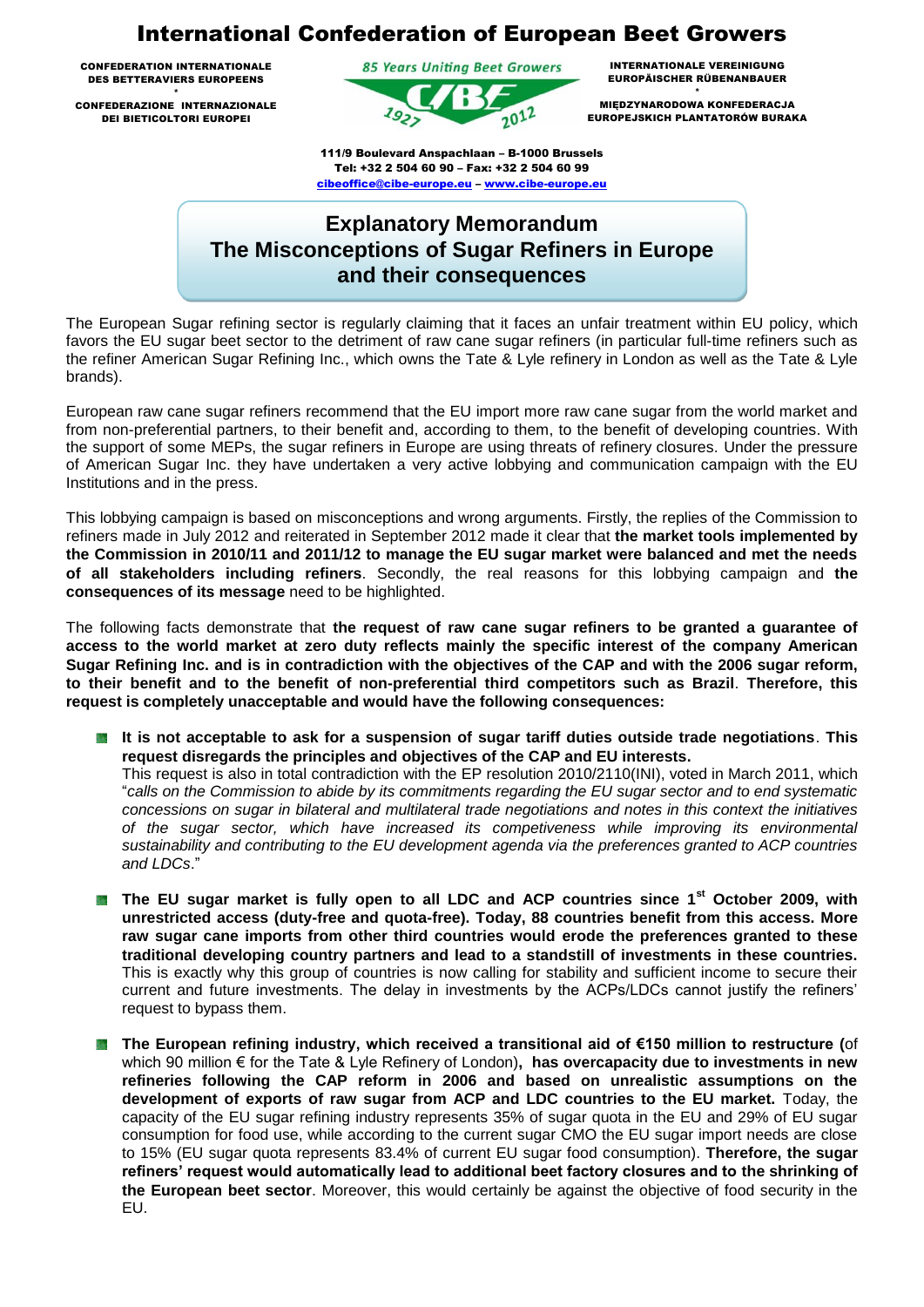- **The request of raw cane sugar refiners consists in solving their problem of overcapacity on the back of the EU beet sector which has already strongly restructured, reduced its capacity and improved its competitiveness:** between 2006/07 and 2009/10, 83 beet factories out of a total of 189 in the EU-27 were closed, over 22 000 direct jobs in rural areas were lost, and around 140 000 farmers stopped growing beet.
- **This request would therefore be in complete contradiction with the 2006 sugar reform, oriented towards the improvement of the competitiveness and the sustainability of the sector. This request would be also totally incompatible with the previous EP Resolution 2011/2051(INI) voted by the European Parliament in June 2011** which "*advocates that the 2006 sugar market regime be extended at least to 2020 in its existing form and calls for suitable measures to safeguard sugar production in Europe and to allow the EU sugar sector to improve its competitiveness within a stable framework"*.
- **Finally, the request of raw cane sugar refiners to import more raw sugar to the detriment of the European beet and sugar sector goes, in a particularly difficult time for Europe, against the will of the EU to promote the European economy and in particular its agriculture.**

**Misconception 1: sugar imports in the EU would be insufficient. FALSE! Reality: sugar imports in the EU have increased to reach the unprecedented level of 29% in 2010/11 and 26% in 2011/12 of total sugar resources in the EU. Furthermore, the EU market is balanced with ending stocks at an appropriate level.**

- Following the EU sugar reform, the EU has been a net sugar importer since 2007. EU sugar imports have gradually increased from 3.1 Mt in 2006/07 to an unprecedented 4.1 Mt in 2010/11, and above 3.8 Mt in 2011/12 (Source: EU Commission). Preferential imports of raw cane sugar from ACP and LDC countries in 2010/11 were 1.8 Mt, the highest ever (Source: EU Commission). Furthermore, **imports of raw cane sugar were 2.6 Mt in calendar year 2011, taking account of additional exceptional imports from nonpreferential partners (of which 1.4 Mt from Brazil), the highest imports ever (Source: EU Commission). Moreover, the EU forecast of 3.5 Mt of sugar imports, which has materialized, included raw as well as white sugar**.
- Certain preferential exporters traditionally export white sugar to the EU (Balkans) or chose to switch their production to white sugar instead of raw sugar to gain added value (Mauritius). Consequently export of white sugar increased. The result for the traditional refinery in London (around 1 million t. capacity) was that **the 400 000 tonnes of raw sugar exported traditionally by Mauritius to Tate & Lyle in London (40% of its supplies) up to 2008 switched entirely in 2009 to white sugar exported by Mauritius mainly to Spain and Italy**.
- Thanks to the market management measures and as shown in 2010/11 and 2011/12, the EU beet sector, which produces sufficient quantities of out-of-quota sugar, is able to supply the EU market in the event of supply shortage due to lower imports from preferential partners. EU ending stocks of sugar have risen from an average 10% of EU consumption during the previous campaigns to 15% during the 2011/12 campaign.

**Misconception 2: the EU should import more raw cane sugar because it would help developing countries. FALSE!**

**Reality: the EU is already fully open to all developing countries (LDC and ACP countries). In fact, more raw cane sugar imports from other third countries would erode the preferences granted to these traditional developing country partners and lead to a stop of investments in these countries.**

- **The EU sugar market is totally open to all LDC and ACP countries,** duty-free and quota-free access was granted from 1st October 2009 onwards. **Today, 88 countries benefit from this access.**
- **The ability of the ACP-LDCs which benefit from preferential access to increase their domestic production for exports to the EU in the short term was certainly overestimated when the reform was designed; but they need more time to invest, and above all they need fair prices**. The EU sugar price decrease which occurred between 2006 and 2010 was a big issue for these countries in terms of future investment. This is exactly why this group of countries is now calling for stability and sufficient income to